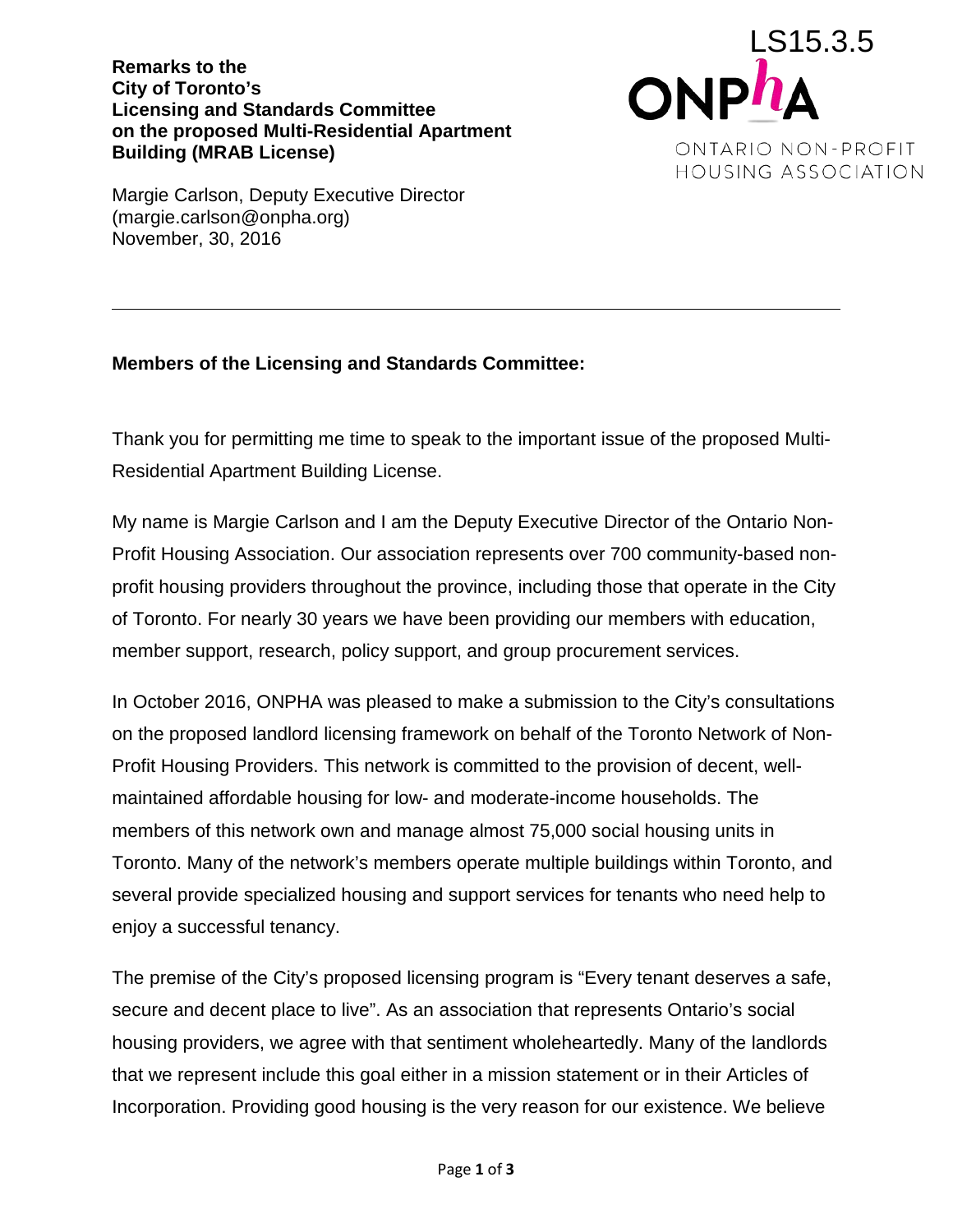

that secure, decent and affordable housing is a human right and a fundamental social determinant of health. However, we are concerned that the new landlord licensing proposal has many unintended consequences that will impair our members' ability to carry out their mandates.

First, we believe that the introduction of licensing would make it difficult for non-profit housing providers to operate within overlapping regulatory regimes. The report notes that the majority of non-profit housing providers in Toronto are already accountable to the City through the Shelter, Support and Housing Administration department. That is true, however our membership also spans supportive and transitional housing providers which are administered by the province through the Ministry of Health and Long Term Care or the Ministry of Community and Social Services.

SSHA and the provincial government already have monitoring mechanisms in place and if there are major concerns or issues, both have legal remedies they can follow to address the situation. In effect, including social housing providers in a licensing system means that an alternate approach is needed to ensure there is not overlap and duplication. We want to ensure that there is a clarity of roles so that government departments are not operating at cross purposes.

Our members have worked with SSHA on the Raising the Bar initiative which will introduce common standards, including building standards, for non-profit housing providers. The provincial Ministry of Housing is also considering making standards mandatory for our members across the province. We are concerned that an additional set of requirements creates the danger of multiple parties being involved and setting standards related to a single issue. This will lead to confusion if not managed properly. We support the idea proposed in the report that will promote City departments working together with housing providers. This will also need to extend to provincial government departments that work with supportive and transitional housing providers.

Our second concern is that landlord licensing would present significant financial challenges for the sector. Although the proposal notes that user fees will be waived for our members, we still anticipate they will have un-funded costs related to training,